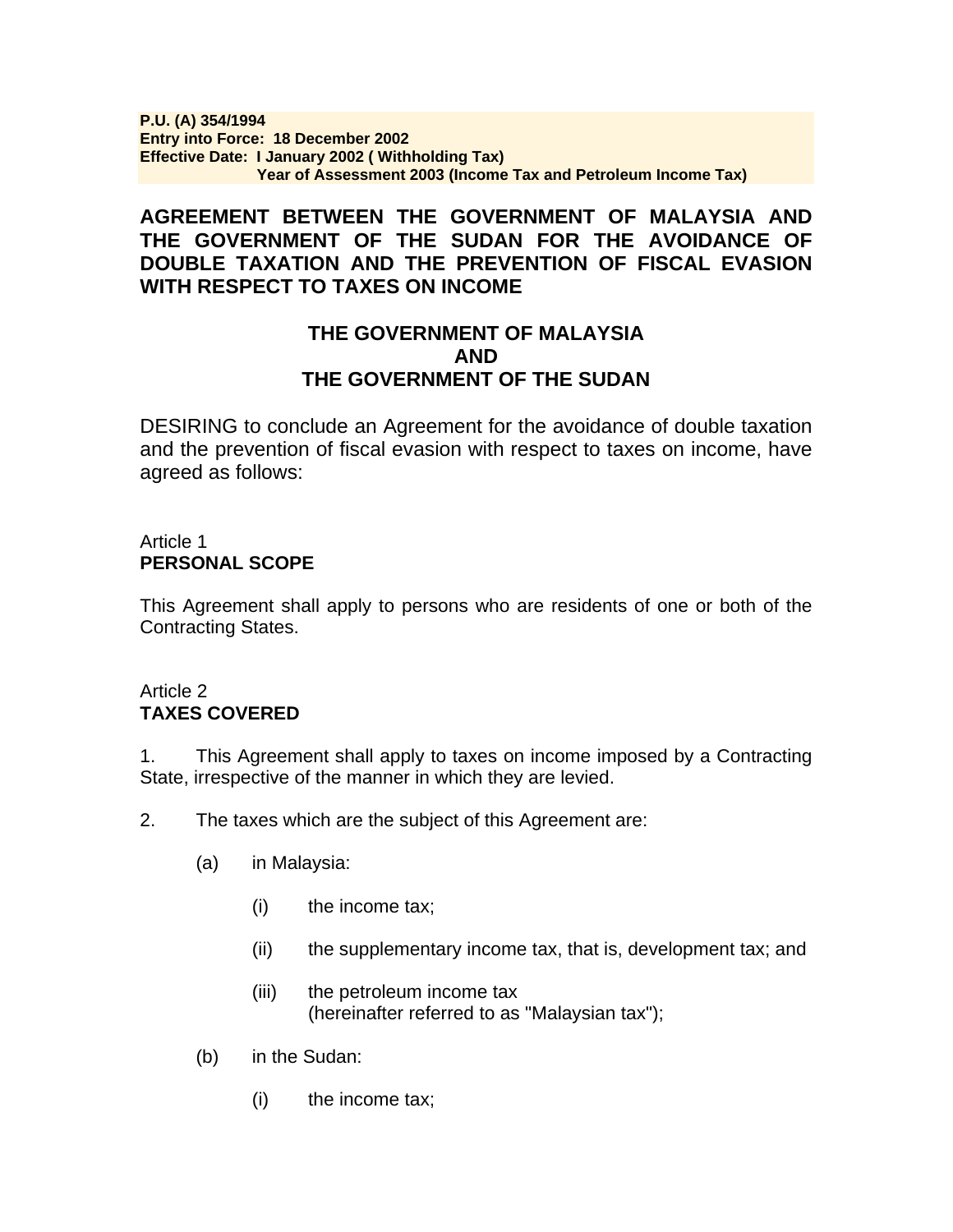#### (hereinafter referred to as "the Sudanese tax").

3. The Agreement shall also apply to any identical or substantially similar taxes on income which are imposed after the date of signature of this Agreement in addition to, or in place of, the existing taxes. The competent authorities of the Contracting States shall notify each other of important changes which have been made in their respective taxation laws.

### Article 3 **GENERAL DEFINITIONS**

- 1. In this Agreement, unless the context otherwise requires:
	- (a) the term "Malaysia" means the territories of the Federation of Malaysia, the territorial waters of Malaysia and the sea-bed and subsoil of the territorial waters, and includes any area extending beyond the limits of the territorial waters of Malaysia, and the seabed and subsoil of any such area, which has been or may hereafter be designated under the laws of Malaysia as in accordance with international law as an area over which Malaysia has sovereign rights for the purposes of exploring and exploiting the natural resources, whether living or non-living;
	- (b) the term "the Sudan" means the Republic of Sudan, including any area outside the territorial sea of the Republic of the Sudan which in accordance with international law has been or may hereafter be designated, under the laws of the Republic of the Sudan concerning the Continental Shelf, as an area within which the rights of the Republic of the Sudan with respect to the sea-bed and subsoil and their natural resources may be exercised;
	- (c) the terms "a Contracting State" and "the other Contracting State" mean Malaysia or the Sudan as the context requires;
	- (d) the term "person" includes an individual, a company and any other body of persons which is treated as a person for tax purposes;
	- (e) the term "company" means any body corporate or any entity which is treated as a body corporate for tax purposes;
	- (f) the terms "enterprise of a Contracting State" and "enterprise of the other Contracting State" mean respectively an enterprise carried on by a resident of a Contracting State and an enterprise carried on by a resident of the other Contracting State;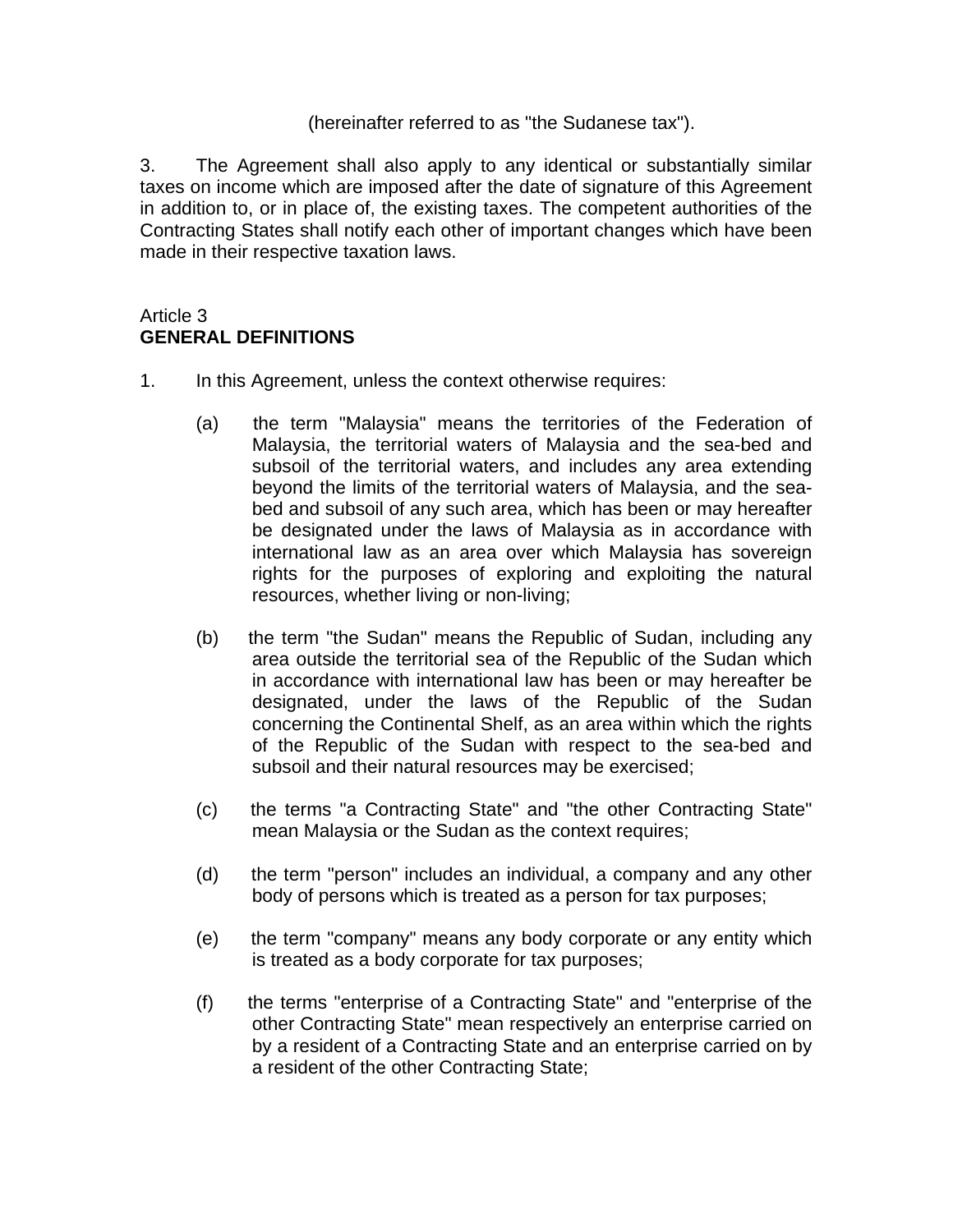- (g) the term "tax" means Malaysian tax or Sudanese tax, as the context requires;
- (h) the term "national" means:
	- (i) any individual possessing the nationality or citizenship of a Contracting State;
	- (ii) any legal person, partnership, association and any other entity deriving its status as such from the laws in force in a Contracting State;
- (i) the term "international traffic" means any transport by a ship or aircraft operated by an enterprise of a Contracting State, except when the ship or aircraft is operated solely between places in the other Contracting State;
- (j) the term "competent authority" means:
	- (i) in the case of Malaysia, the Minister of Finance or his authorised representative; and
	- (ii) in the case of the Sudan, the Minister of Finance or his authorised representative;

2. In the application of the Agreement by a Contracting State, any term not defined therein shall, unless the context otherwise requires, have the meaning which it has under the laws of that State concerning the taxes to which the Agreement applies.

#### Article 4 **RESIDENT**

1. For the purposes of this Agreement, the term "resident of a Contracting State" means:

- (a) in the case of Malaysia, a person who is resident in Malaysia for the purposes of Malaysian tax; and
- (b) in the case of the Sudan, a person who is resident in the Sudan for the purposes of Sudanese tax.

2. Where, by reason of the provisions of paragraph 1 an individual is a resident of both Contracting States, then his status shall be determined in accordance with the following rules: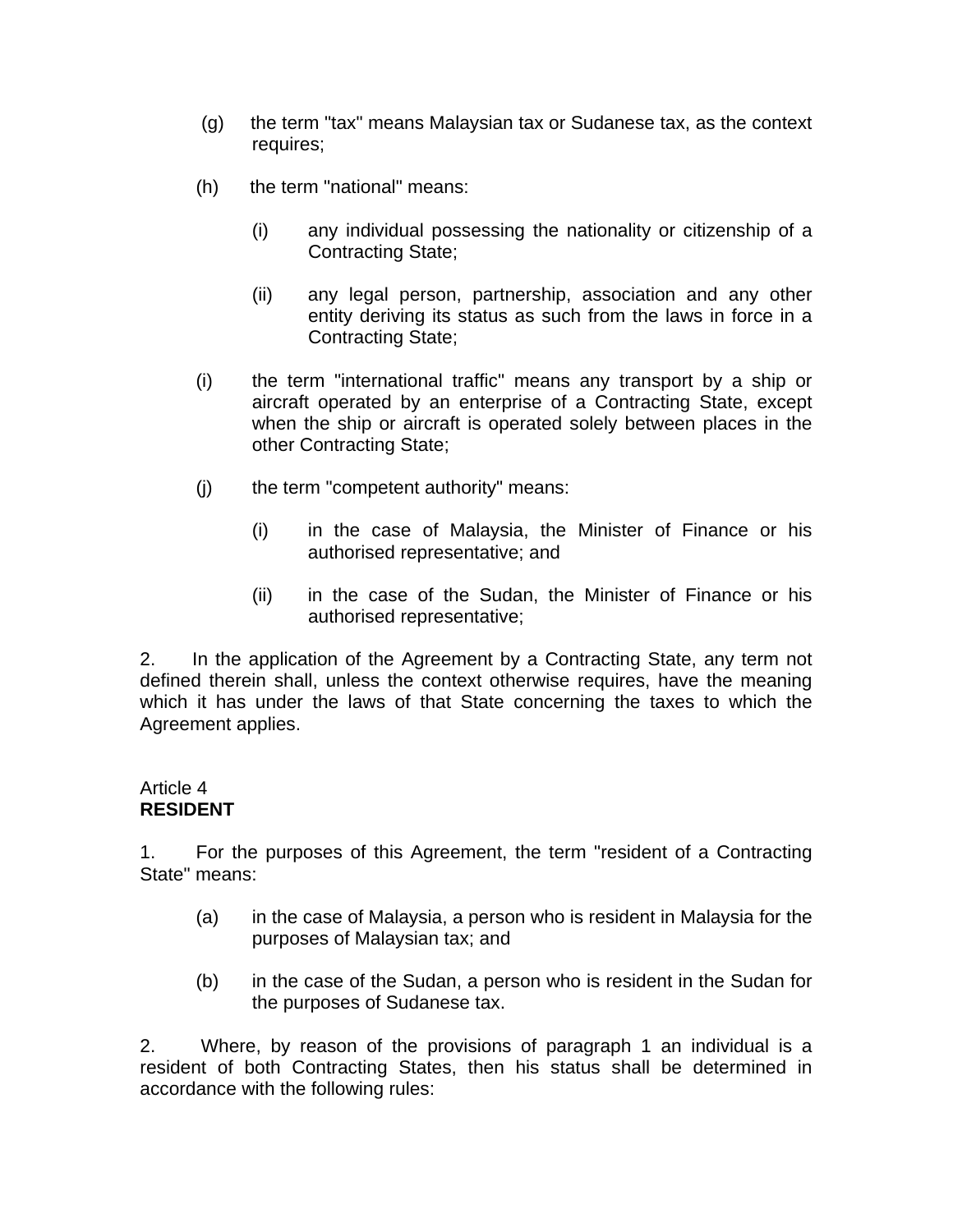- (a) he shall be deemed to be a resident of the State in which he has a permanent home available to him. If he has a permanent home available to him. If he has a permanent home available to him in both States, he shall be deemed to be a resident of the State with which his personal and economic relations are closer (centre of vital interests);
- (b) if the State in which he has his centre of vital interests cannot be determined, or if he has not a permanent home available to him in either State, he shall be deemed to be a resident of the State in which he has an habitual abode;
- (c) if he has an habitual abode in both States or in neither of them, he shall be deemed to be a resident of the State of which he is a national;
- (d) if he is a national of both States or of neither of them, the competent authorities of the Contracting States shall settle the question by mutual agreement.

3. Where, by reason of the provisions of paragraph 1, a person other than an individual is a resident of both Contracting States, then it shall be deemed to be a resident of the State in which its place of effective management is situated.

#### Article 5 **PERMANENT ESTABLISHMENT**

1. For the purposes of this Agreement, the term "permanent establishment" means a fixed place of business through which the business of an enterprise is wholly or party carried on.

- 2. The term "permanent establishment" shall include especially:
	- (a) a place of management;
	- (b) a branch;
	- (c) an office;
	- (d) a factory;
	- (e) a workshop;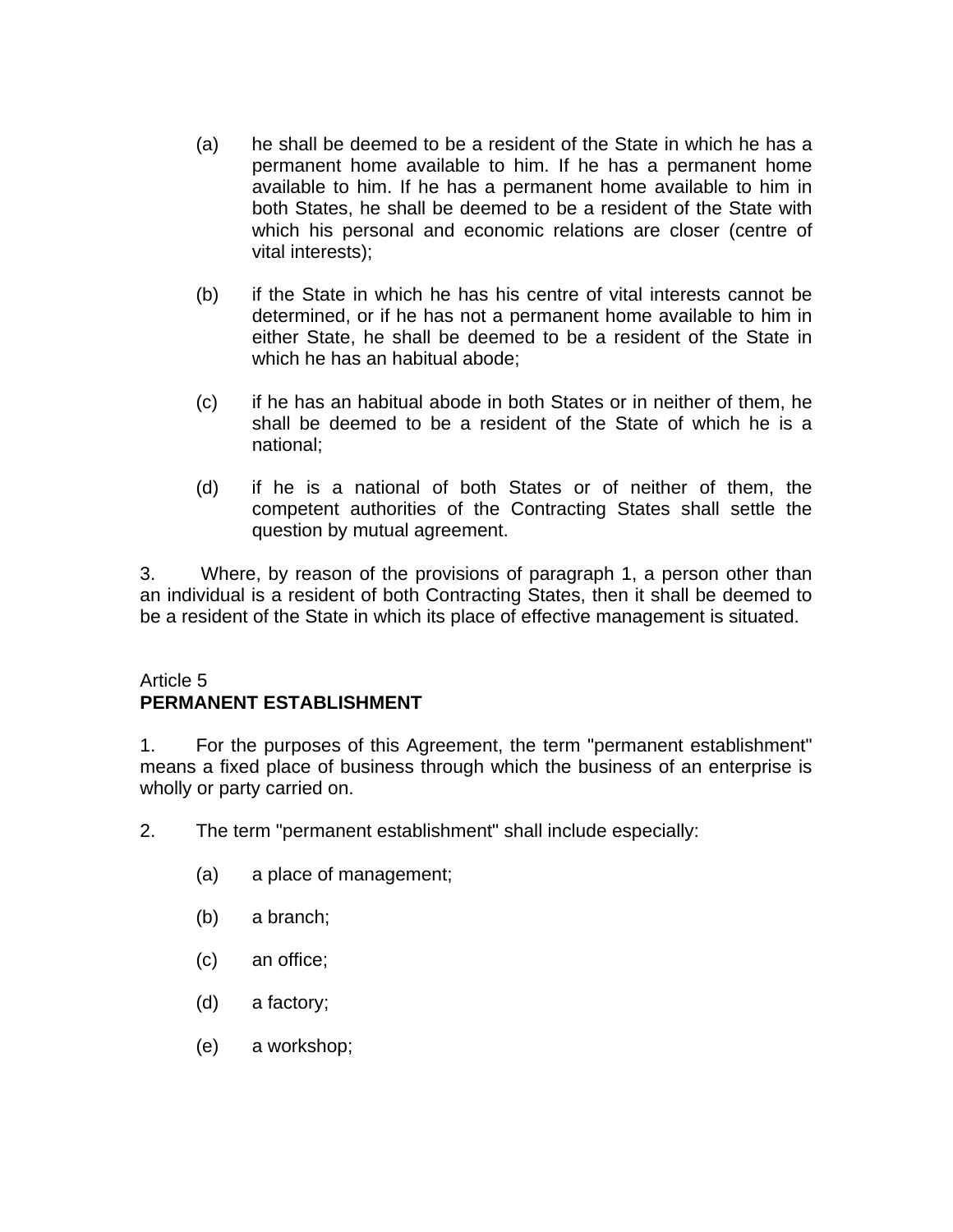- (f) a mine, an oil or gas well, a quarry or any other place of extraction of natural resources including timber or other forest produce;
- (g) a farm or plantation;
- (h) a building site or construction, installation or assembly, project which exists for more than 6 months.
- 3. The term "permanent establishment" shall be deemed not to include:
	- (a) the use of facilities solely for the purpose of storage or display of goods or merchandise belonging to the enterprise;
	- (b) the maintenance of a stock of goods or merchandise belonging to the enterprise solely for the purpose of storage or display;
	- (c) the maintenance of a stock of goods or merchandise belonging to the enterprise solely for the purpose of processing by another enterprise;
	- (d) the maintenance of a fixed place of business solely for the purpose of purchasing goods or merchandise, or of collecting information, for the enterprise;
	- (e) the maintenance of a fixed place of business solely for the purpose of carrying on, for the enterprise, any other activity of a preparatory or auxiliary character.

4. An enterprise of a Contracting State shall be deemed to have a permanent establishment in the Contracting State if it carries on supervisory activities in that other State for more than twelve months in connection with a construction, installation or assembly project which is being undertaken in that other State.

5. A person (other than a broker, general commission agent or any other agent of an independent status to whom paragraph 6 applies) acting in a Contracting State on behalf of an enterprise of the other Contracting State shall be deemed to be a permanent establishment in the first-mentioned State, if:

- (a) he has, and habitually exercises in the first-mentioned State, an authority to conclude contracts in the name of the enterprise, unless his activities are limited to the purchase of goods or merchandise for the enterprise;
- (b) he maintains in the first-mentioned State a stock of goods or merchandise belonging to the enterprise from which he regularly fills orders on behalf of the enterprise; or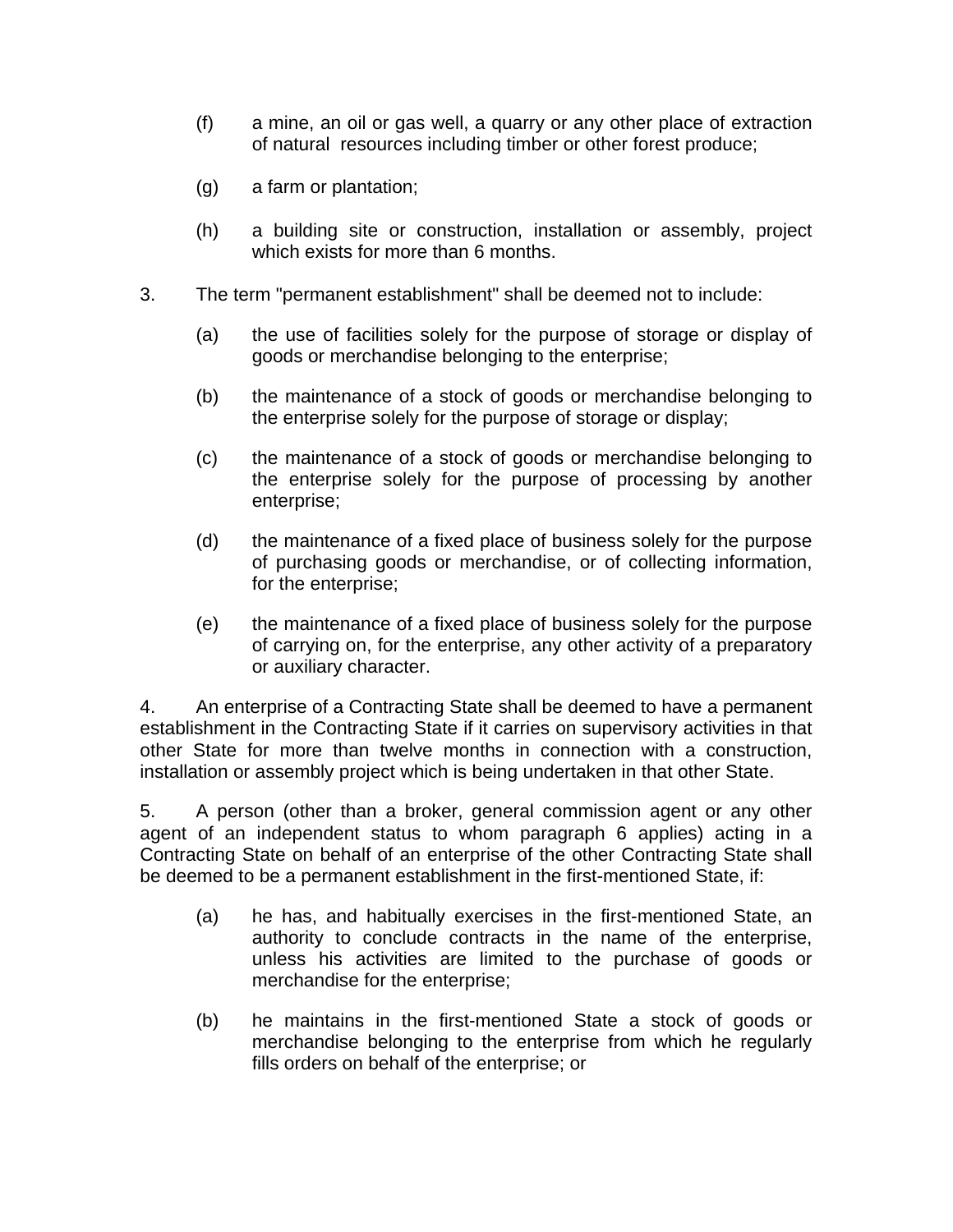(c) he manufactures or processes in the first-mentioned State for the enterprise goods or merchandise belonging to the enterprise.

6. An enterprise of a Contracting State shall not be deemed to have a permanent establishment in the other Contracting State merely because it carries on business in that other State through a broker, general commission agent or any other agent of an independent status, where such persons are acting in the ordinary course of their business.

However, when the activities of such an agent are devoted wholly or almost wholly on behalf of that enterprise, he shall not be considered an agent of an independent status if the transactions between the agent and the enterprise were not made under arm's length conditions.

7. The fact that a company which is a resident of a Contracting State controls or is controlled by a company which is a resident of the other Contracting State, or which carries on business in that other State (whether through a permanent establishment or otherwise), shall not of itself constitute either company a permanent establishment of the other.

# Article 6 **INCOME FROM IMMOVABLE PROPERTY**

1. Income derived by a resident of a Contracting State from immovable property situated in the other Contacting State may be taxed in that other State.

2. For the purposes of this Agreement, the term "immovable property" shall be defined in accordance with the laws of the Contracting State in which the property in question is situated. The term shall in any case include property accessory to immovable property, livestock and equipment used in agriculture and forestry, rights to which the provisions of general law respecting landed property apply, usufruct of immovable property and rights to variable or fixed payments as consideration for the working of, or the right to work, mineral deposits, oil or gas wells, quarries and other places of extracting of natural resources including timber or other forest produce. Ships, boats and aircraft shall not be regarded as immovable property.

3. The provisions of paragraph 1 shall apply to income derived from the direct use, letting, or use in any other form of immovable property.

4. The provisions of paragraphs 1 and 3 shall also apply to the income from immovable property of an enterprise and to income from immovable property used for the performance of independent personal services.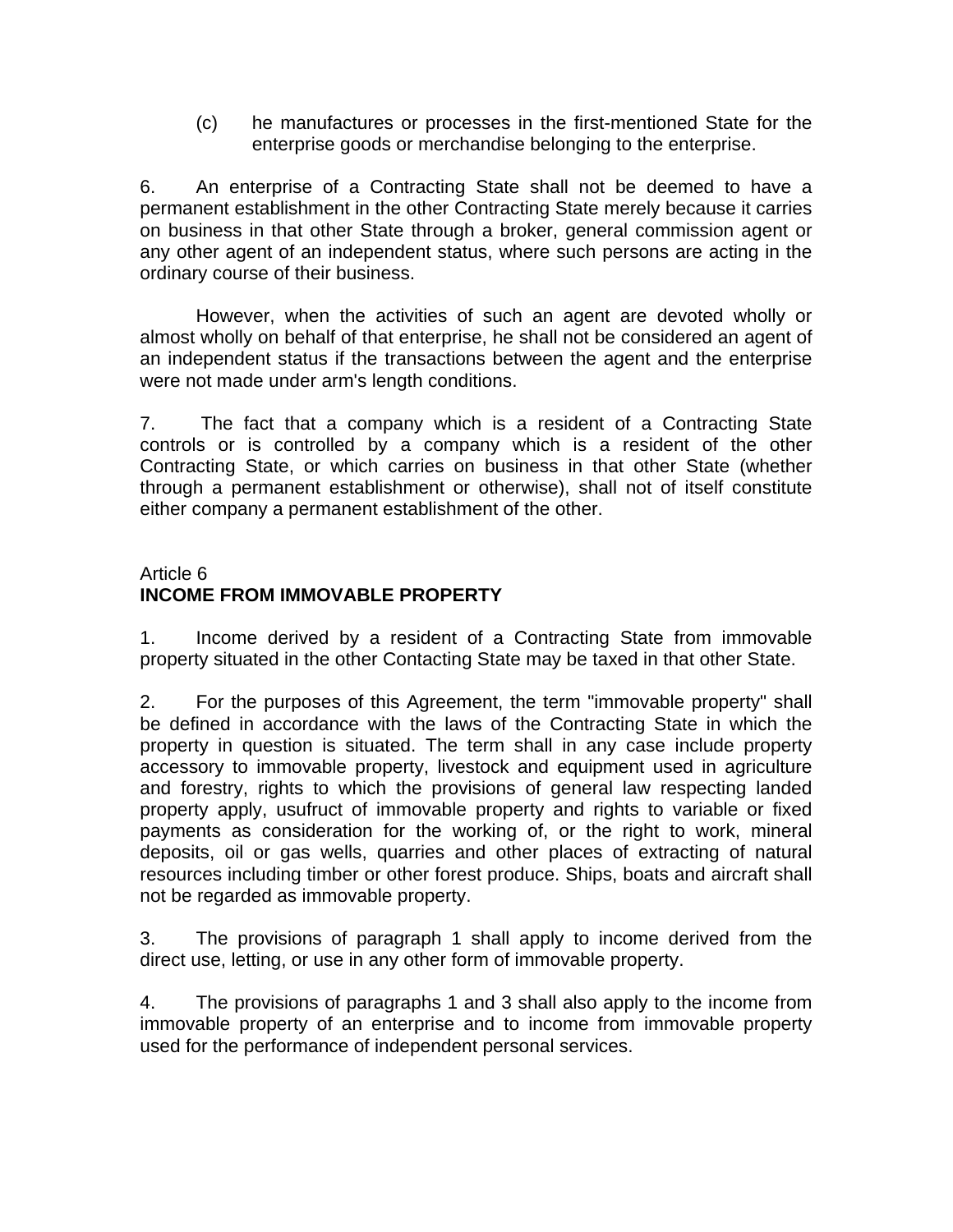#### Article 7 **BUSINESS PROFITS**

1. The profits of an enterprise of a Contracting State shall be taxable only in that State unless the enterprise carries on business in the other Contracting State through a permanent establishment situated therein. If the enterprise carries on business as aforesaid, the profits of the enterprise may be taxed in the other State but only on so much thereof as is attributable to that permanent establishment.

2. Subject to the provisions of paragraph 3, where an enterprise of a Contracting State carries on business in the other Contracting State through a permanent establishment situated therein, there shall in each Contracting State be attributed to that permanent establishment the profits which it might be expected to make if it were a distinct and separate enterprise engaged in the same or similar activities under the same or similar conditions and dealing wholly independently with the enterprise of which it is a permanent establishment.

3. In determining the profits of a permanent establishment, there shall be allowed as deductions expenses including executive and general administrative expenses, which would be deductible if the permanent establishment were an independent enterprise, insofar as they are reasonably allocable to the permanent establishment, whether incurred in the State in which the permanent establishment is situated or elsewhere.

4. If the information available to the competent authority is inadequate to determine the profits to be attributed to the permanent establishment of an enterprise, nothing in this Article shall affect the application of any law of that State relating to the determination of the tax liability of a person by the exercise of discretion or the making of an estimate by the competent authority, provided that the law shall be applied, so far as the information available to the competent authority permits, in accordance with the principle of this Article.

5. No profits shall be attributed to a permanent establishment by reason of the mere purchase by that permanent establishment of goods or merchandise for the enterprise.

6. For the purposes of the preceding paragraphs, the profits to be attributed to the permanent establishment shall be determined by the same method year by year unless there is good and sufficient reason to the contrary.

7. Where profits include items of income which are dealt with separately in other Articles of this Agreement, then the provisions of those Articles shall not be affected by the provisions of this Article.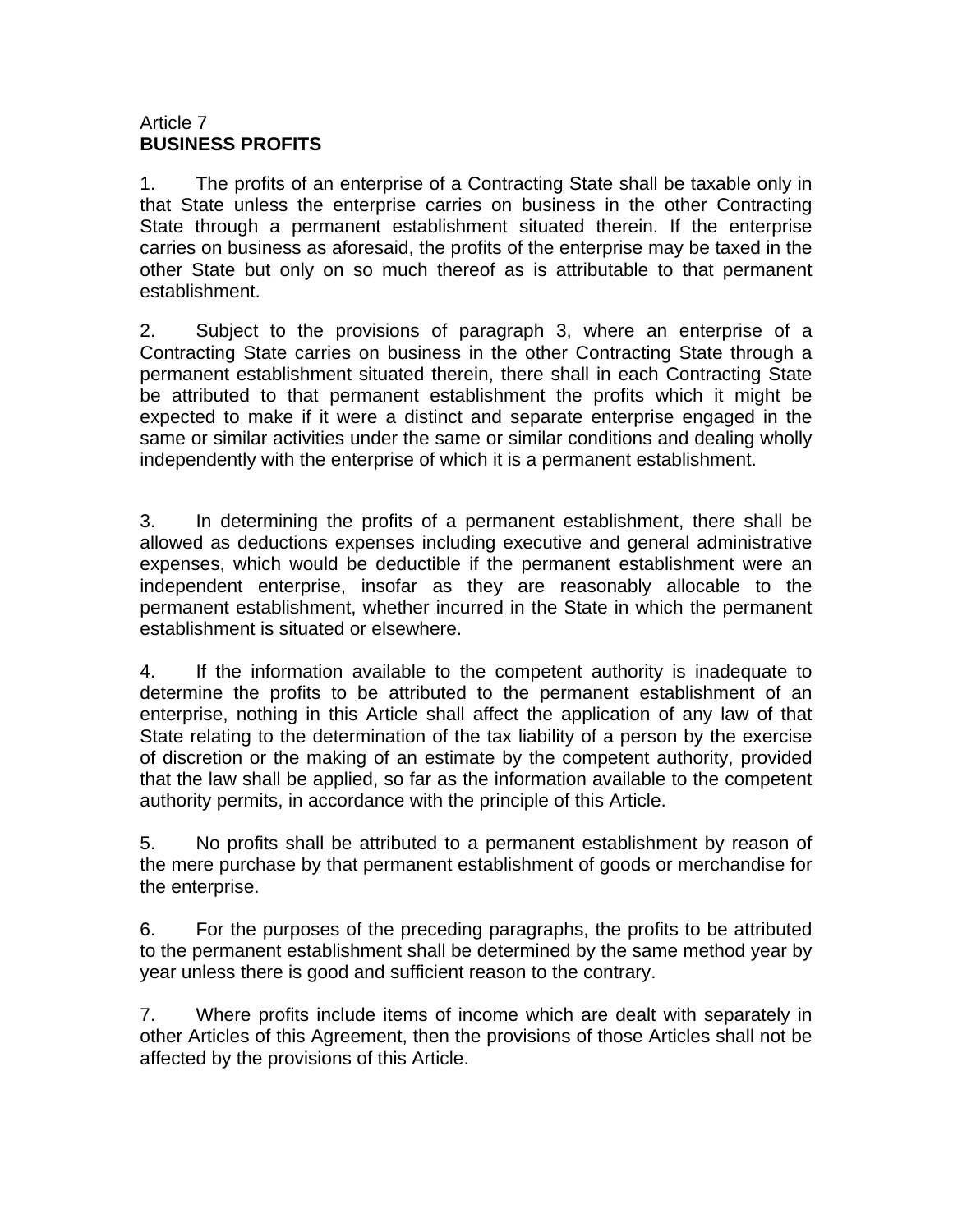#### Article 8 **SHIPPING AND AIR TRANSPORT**

1. Income and profits derived by an enterprise of a Contracting State from the operation of ships or aircraft in international traffic shall be taxable only in that State.

2. The provision of paragraph 1 shall also apply to the share of income and profits from the operation of ships or aircraft derived by a resident of a Contracting State through participation in a pool, a joint business or an international operating agency.

### Article 9 **ASSOCIATED ENTERPRISES**

Where:

- (a) an enterprise of a Contracting State participates directly or indirectly in the management, control or capital of an enterprise of the other Contracting State; or
- (b) the same persons participate directly or indirectly in the management, control or capital of an enterprise of a Contracting State and an enterprise of the other Contracting State,

and in either case conditions are made or imposed between the two enterprises in their commercial or financial relations which differ from those which would be made between independent enterprises, then any profits which would, but for those conditions, have accrued to one of the enterprises, but, by reason of those conditions, have not so accrued, may be included in the profits of that enterprise and taxed accordingly.

# Article 10 **DIVIDENDS**

1. Dividends paid by a company which is a resident of a Contracting State to a resident of the other Contracting State may be taxed in that other State.

2. Dividends paid by a company which is a resident of the Sudan to a resident of Malaysia may be taxed in the Sudan in accordance with the laws of the Sudan but if the recipient is the beneficial owner of the dividends the tax so charged shall not exceed 10 per cent of the gross amount of the dividends.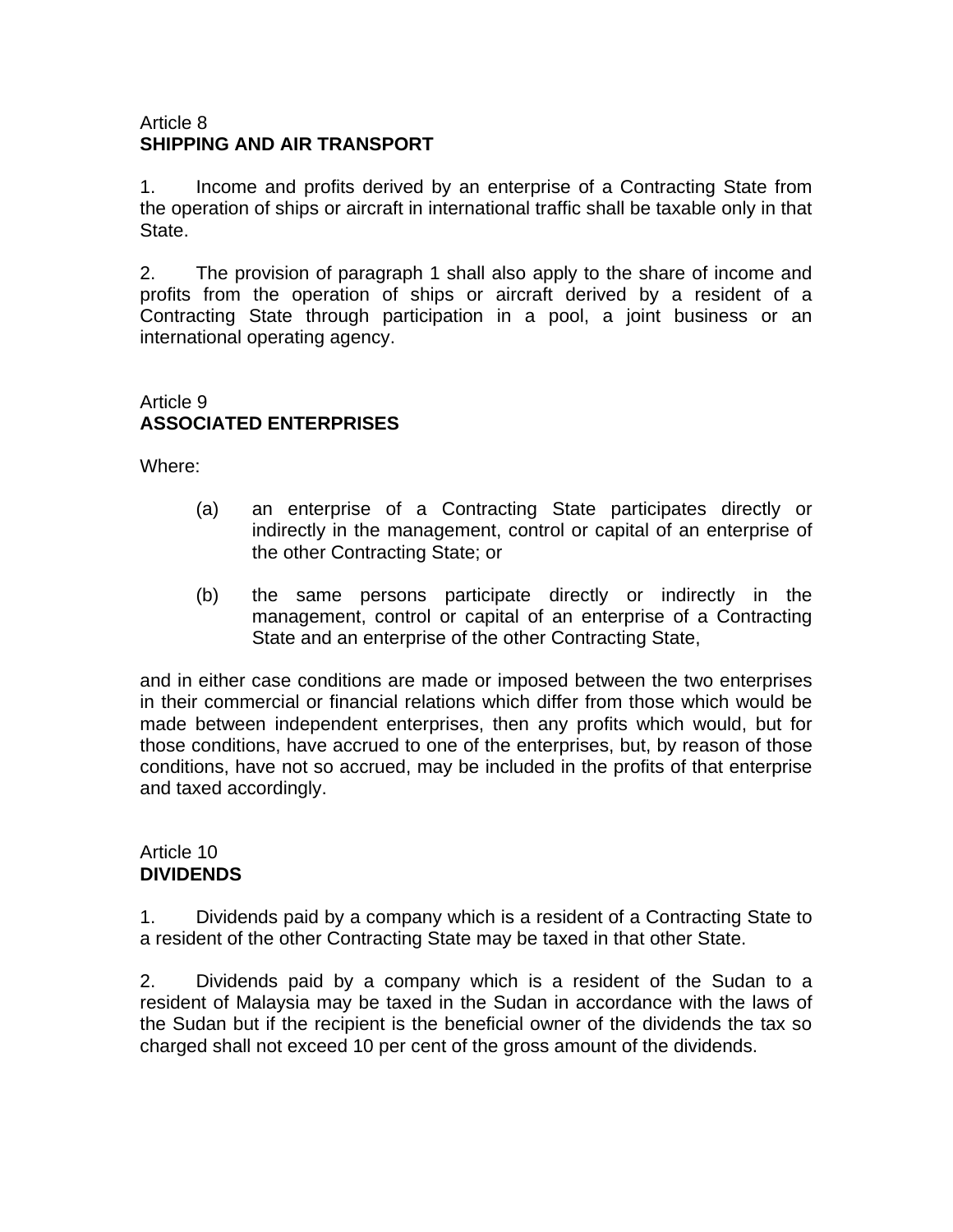3. Dividends paid by a company which is a resident of Malaysia to a resident of the Sudan who is the beneficial owner thereof shall be exempt from any tax in Malaysia which is chargeable on dividends in addition to the tax chargeable in respect of the income of the company. Nothing in this paragraph shall affect the provisions of the Malaysian law under which the tax in respect of a dividend paid by a company which is a resident of Malaysia from which Malaysian tax has been, or has been deemed to be, deducted may be adjusted by reference to the rate of tax appropriate to the Malaysian year of assessment immediately following that in which the dividend was paid.

4. The term "dividends" as used in this Article means income from shares or other rights, not being debt-claims, participating in profits, as well as income from other corporate rights which is subjected to the same taxation treatment as income from shares by the laws of the State of which the company making the distribution is a resident.

5. The provisions of paragraphs 1, 2 and 3 shall not apply if the beneficial owner of the dividends, being a resident of a Contracting State, carries on business in the other Contracting State, of which the company paying the dividends is a resident, through a permanent establishment situated therein, and the holding in respect of which the dividends are paid is effectively connected with such permanent establishment. In such a case, the provisions of Article 7 shall apply.

6. Where a company which is a resident of a Contracting State derives income or profits from the other Contracting State, that other State may not impose any tax on the dividends paid by the company to persons who are not residents of that other State, or subject the company's undistributed profits to a tax on undistributed profits, even if the dividends paid or the undistributed profits consist wholly or partly of income or profits arising in such other State.

### Article 11 **INTEREST**

1. Interest arising in a Contracting State and paid to a resident of the other Contracting State may be taxed in that other State.

2. However, such interest may be taxed in the Contracting State in which it arises, and according to the laws of that State, but if the recipient is the beneficial owner of the interest, the tax so charged shall not exceed 10 per cent of the gross amount of the interest.

3. Notwithstanding the provisions of paragraph 2, interest to which a resident of the Sudan is beneficially entitled shall be exempted from Malaysian tax if the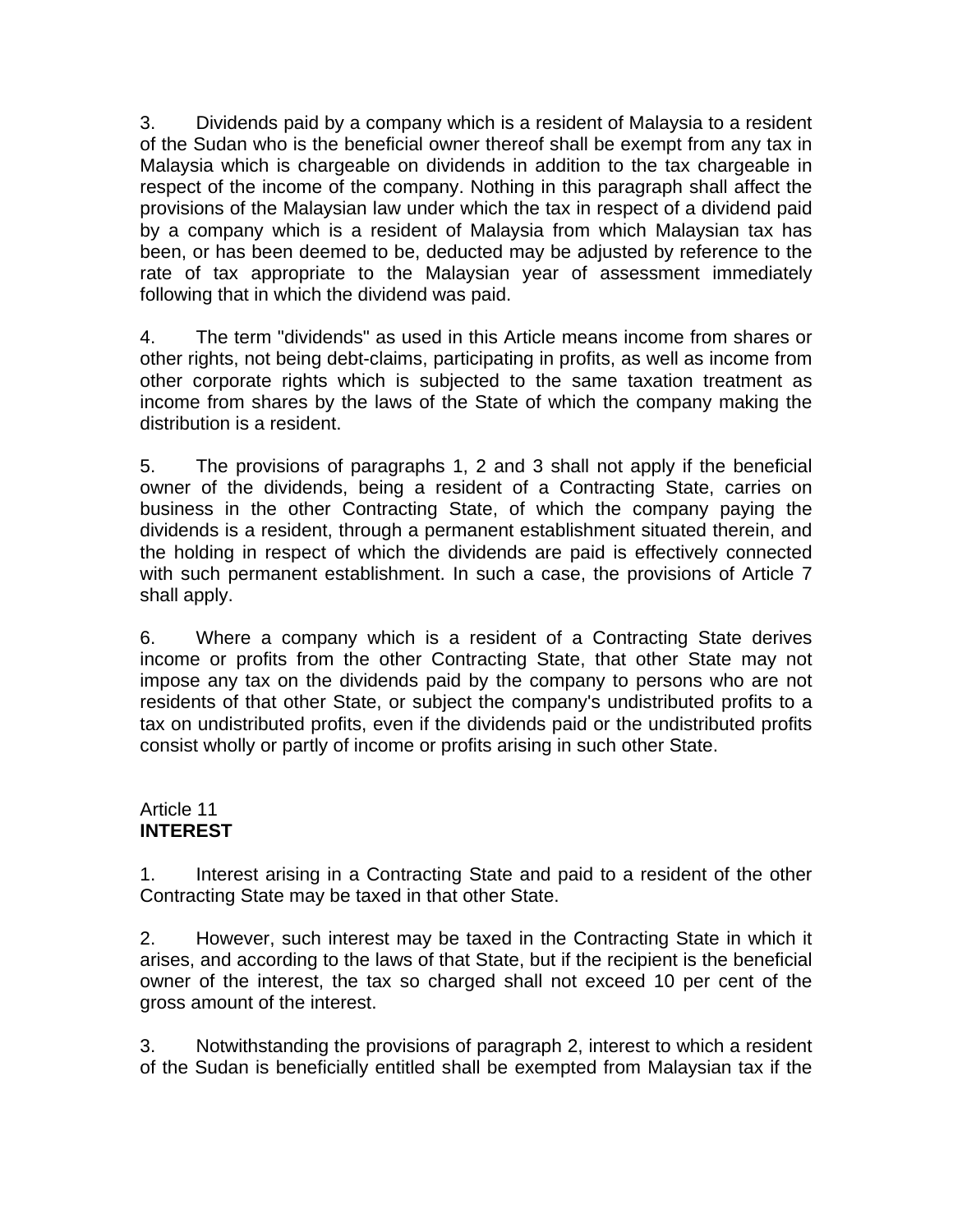loan or other indebtedness in respect of which the interest is paid is an approved loan as defined in section 2(1) of the Income Tax Act, 1967 of Malaysia.

4. Notwithstanding the provisions of paragraphs 2 and 3, the Government of a Contracting State shall be exempt from tax in the other Contracting State in respect of interest derived by the Government from that other State.

- 5. For the purposes of paragraph 4, the term "Government":
	- (a) in the case of Malaysia means the Government of Malaysia and shall include:
		- (i) the governments of the States;
		- (ii) the local authorities;
		- (iii) the statutory bodies;
		- (iv) the Bank Negara Malaysia; and
		- (v) such institutions, the capital of which is wholly owned by the Government of Malaysia or the governments of the States, or the local authorities or the statutory body thereof, as may be agreed upon from time to time between the competent authorities of the Contracting States;
	- (b) in the case of the Sudan means the Government of the Sudan and shall include:
		- (i) the governments of the States;
		- (ii) the local authorities;
		- (iii) the statutory bodies;
		- (iv) the Central Bank of the Sudan;
		- (v) such institutions, the capital of which is wholly owned by the Government of the Sudan or the governments of the States, or the local authorities or the statutory body thereof, as may be agreed upon from time to time between the competent authorities of the Contracting States.

6. The term "interest" as used in this Article means income from debt-claims of every kind, whether or not secured by mortgage, and whether or not carrying a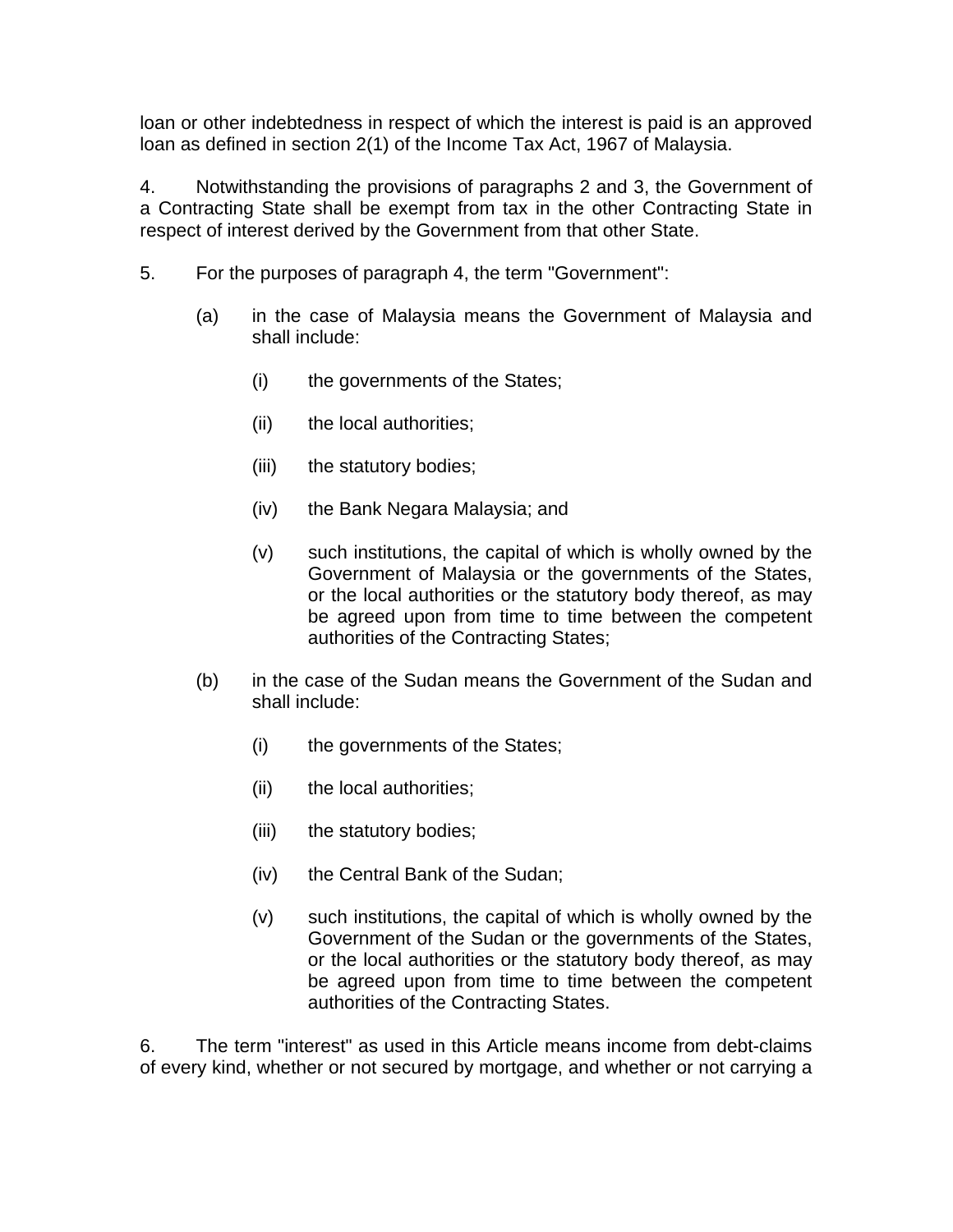right to participate in the debtor's profits, and in particular, income from government securities and income from bonds or debentures

7. The provisions of paragraphs 1, 2 and 3 shall not apply if the beneficial owner of the interest, being a resident of a Contracting State, carries on business in the other Contracting State in which the interest arises, through a permanent establishment situated therein, and the debt-claim in respect of which the interest is paid is effectively connected with such permanent establishment. In such a case, the provisions of Article 7 shall apply.

8. Interest shall be deemed to arise in a Contracting State when the payer is that State itself, a political subdivision, a local authority or a statutory body thereof, or a resident of that State. Where, however, the person paying the interest, whether he is a resident of a Contracting State or not, has in a Contracting State a permanent establishment in connection with which the indebtedness on which the interest is paid was incurred, and such interest is borne by such permanent establishment, then such interest shall be deemed to arise in the State in which the permanent establishment is situated.

9. Where, by reason of a special relationship between the payer and the beneficial owner or between both of them and some other person, the amount of the interest paid, having regard to the debt-claim for which it is paid, exceeds the amount which would have been agreed upon by the payer and the beneficial owner in the absence of such relationship, the provisions of this Article shall apply only to the last-mentioned amount. In such case, the excess part of the payments shall remain taxable according to the laws of each Contracting State, due regard being had to the other provisions of this Agreement.

# Article 12 **ROYALTIES**

1. Royalties arising in a Contracting State and paid to a resident of the other Contracting State may be taxed in that other State.

2. However, such royalties may also be taxed in the Contracting State in which they arise, and according to the laws of that State, but if the recipient is the beneficial owner of the royalties, the tax so charged shall not exceed 10 per cent of the gross amount of the royalties.

3. The term "royalties" as used in this Article means payments of any kind received as a consideration for:

(a) he use of, or the right to use, any patent, trade mark, design or model, plan, secret formula or process, or any copyright of scientific work, or for the use of, or the right to use, industrial, commercial, or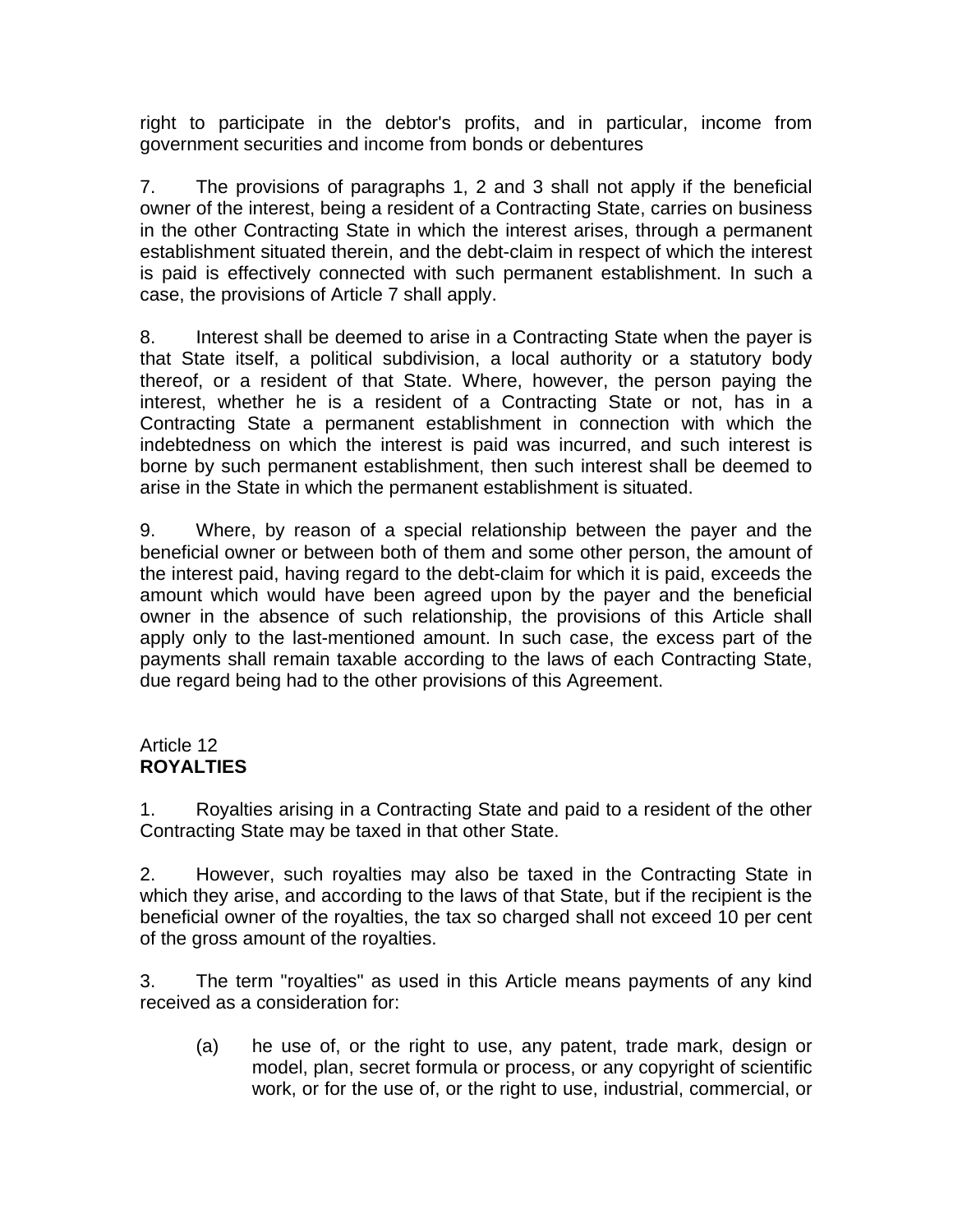scientific equipment, or for information concerning industrial, commercial or scientific experience;

(b) the use of, or the right to use, cinematograph films, or tapes for radio or television broadcasting, any copyright of literary or artistic work.

4. The provisions of paragraphs 1 and 2 shall not apply if the beneficial owner of the royalties, being a resident of a Contracting State, carries on business in the other Contracting State in which the royalties arise through a permanent establishment situated therein, and the right or property in respect of which the royalties are paid is effectively connected with such permanent establishment. In such a case, the provisions of Article 7 shall apply.

5. Royalties shall be deemed to arise in a Contracting State when the payer is that State itself, a political subdivision, a local authority or a statutory body thereof, or a resident of that State. Where, however, the person paying such royalties, whether he is a resident of a Contracting State or not, has in a Contracting State a permanent establishment in connection with which the obligation to pay the royalties was incurred, and such royalties are borne by such permanent establishment, then such royalties shall be deemed to arise in the State in which the permanent establishment is situated.

6. Where, by reason of a special relationship between the payer and the beneficial owner or between both of them and some other person, the amount of the royalties paid, having regard to the use, right or information for which they are paid, exceeds the amount which would have been agreed upon by the payer and the beneficial owner in the absence of such relationship, the provisions of this Article shall apply only to the last-mentioned amount. In such a case, the excess part of the payments shall remain taxable according to the laws of each Contracting State, due regard being had to the other provisions of this Agreement.

# Article 13 **TECHNICAL FEES**

1. Technical fees derived from one of the Contracting States by a resident of the other Contracting State who is the beneficial owner thereof and is subject to tax in that other State in respect thereof may be taxed in the first-mentioned Contracting State at a rate not exceeding 10 per cent of the gross amount of the technical fees.

2. The term "technical fees" as used in this Article means payments of any kind to any person, other than to an employee of the person making the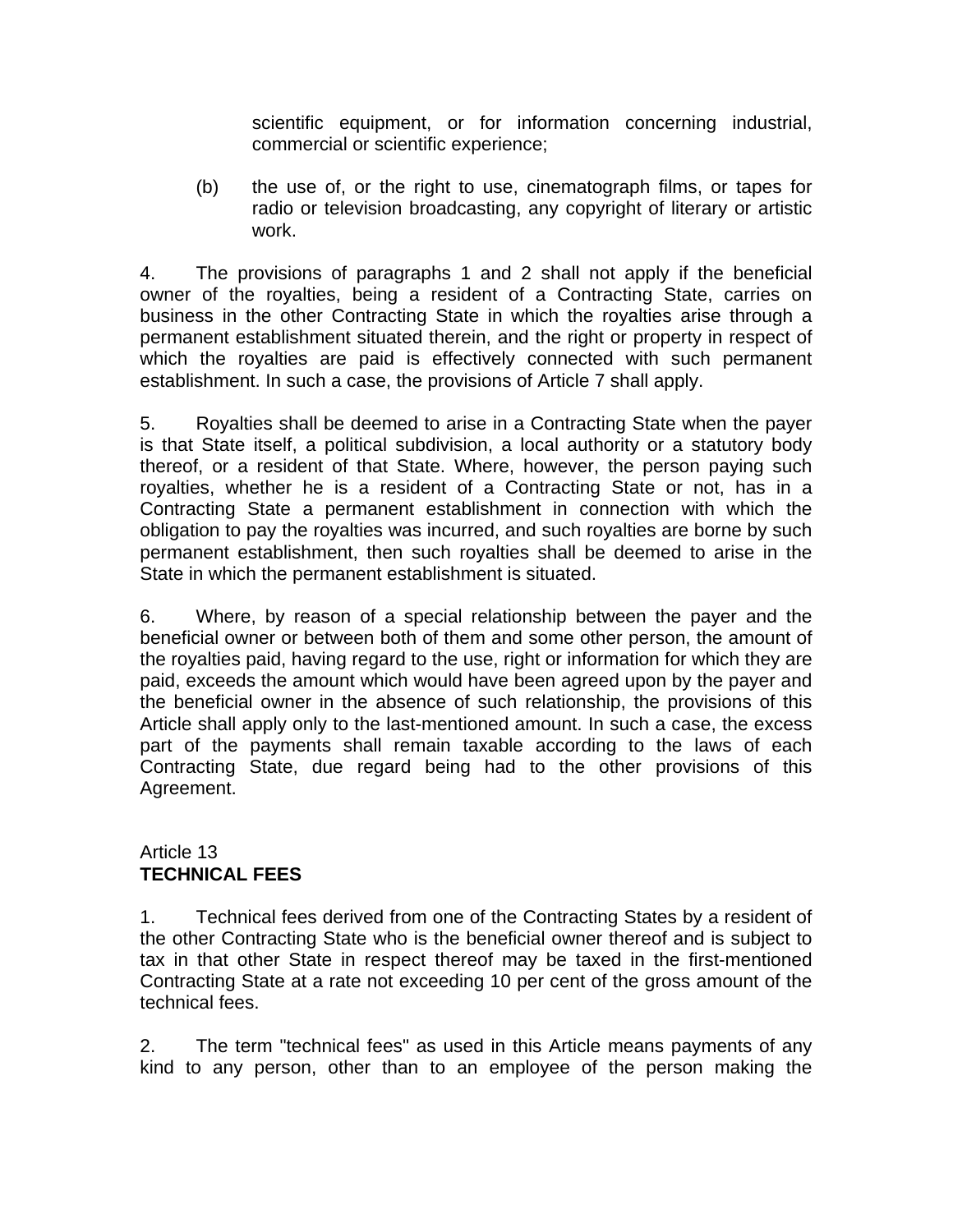payments, in consideration for any services of a technical, managerial or consultancy nature.

3. The provisions of paragraph 1 of this Article shall not apply if the beneficial owner of the technical fees, being a resident of a Contracting State, carries on business in the other Contracting State in which the technical fees arise through a permanent establishment situated therein, or performs in that other State independent personal services, and the technical fees are effectively connected with such permanent establishment or such services. In such case, the provisions of Article 7 or Article 15, as the case may be, shall apply.

4. Technical fees shall be deemed to arise in a Contracting State when the payer is that State itself, a political subdivision, a local authority or a statutory body thereof, or a resident of that State. Where, however, the person paying the technical fees, whether he is a resident of a Contracting State or not, has in a Contracting State a permanent establishment in connection with which the obligation to pay the technical fees was incurred, and such technical fees are borne by such permanent establishment, then such technical fees shall be deemed to arise in the Contracting State in which the permanent establishment is situated.

5. Where, by reason of a special relationship between the payer and the beneficial owner or between both of them and some other person, the amount of the technical fees paid exceeds, for whatever reason, the amount which would have been agreed upon by the payer and the beneficial owner in the absence of such relationship, the provisions of this Article shall apply only to the lastmentioned amount. In such case, the excess part of the payments shall remain taxable according to the law of each Contracting State, due regard being had to the other provisions of this Agreement.

# Article 14

# **GAINS FROM THE ALIENATION OF PROPERTY**

1. Gains from the alienation of immovable property, as defined in paragraph 2 of Article 6, may be taxed in the Contracting State in which such property is situated.

2. Gains from the alienation of movable property forming part of the business property of a permanent establishment which an enterprise of a Contracting State has in the other Contracting State or of movable property available to a resident of a Contracting State in the other Contracting State for the purpose of performing professional services, including such gains from the alienation of such a permanent establishment (alone or together with the whole enterprise) may be taxed in that other State. However, gains from the alienation of ships or aircraft operated by an enterprise of a Contracting State in international traffic and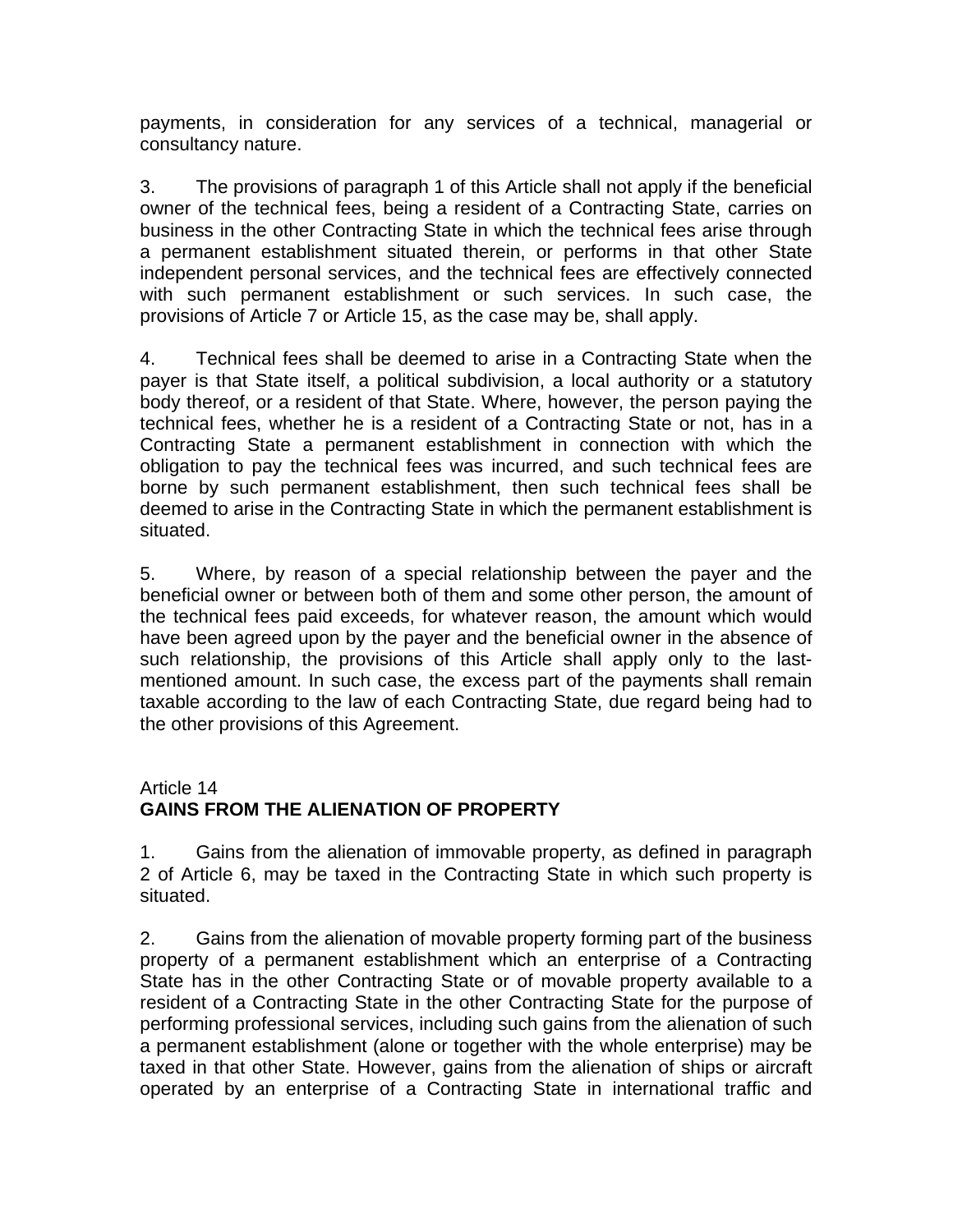movable property pertaining to the operation of such ships or aircraft shall be taxable only in the State of which the enterprise is a resident.

3. Gains from the alienation of any property or assets, other than those mentioned in paragraphs 1 and 2 of this Article, shall be taxable only in the Contracting State of which the alienator is a resident.

#### Article 15 **PERSONAL SERVICES**

1. Subject to the provisions of Articles 16, 18, 19, 20 and 21 remuneration derived by an individual who is a resident of one of the States in respect of personal services, including professional services shall be taxable only in that State unless the services are performed in the other State. If the services are so performed, such remuneration as is derived in respect thereof may be taxed in that other State.

2. Notwithstanding the provisions of paragraph 1, remuneration derived by an individual who is a resident of one of the States in respect of personal services, including professional services performed in the other State shall be taxable only in the first mentioned State if:

- (a) the recipient is present in that other State for a period or periods not exceeding in the aggregate 183 days in the calendar year concerned; and
- (b) the remuneration is paid by, or on behalf of, a person who is not a resident of that other State; and
- (c) the remuneration is not borne by a permanent establishment which the individual or his employer, as the case may be, has in that other State.

3. The term "professional services" includes independent scientific, literary, artistic, educational or teaching activities as well as the independent activities of physicians, lawyers, engineers, architects, dentists and accountants.

4. Notwithstanding the preceding provisions of this Article, remuneration in respect of an employment exercised aboard a ship or aircraft operated in international traffic by an enterprise of one of the States may be taxed in that State.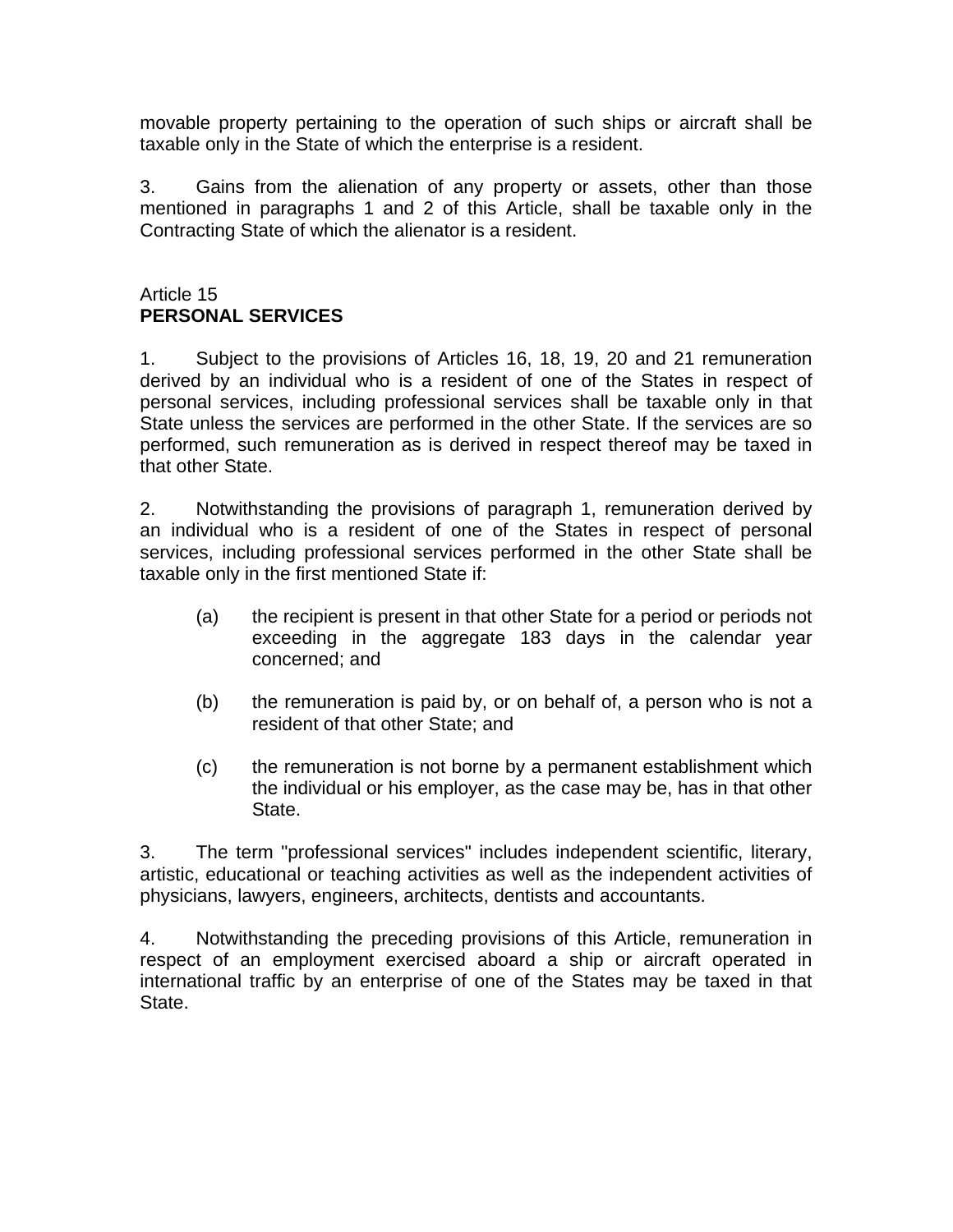### Article 16 **DIRECTORS' FEES**

Directors' fees and similar payments derived by a resident of a Contracting State in his capacity as a member of the board of directors of a company which is a resident of the other Contracting State, may be taxed in that other State.

#### Article 17 **ARTISTES AND ATHLETES**

1. Notwithstanding the provisions of Article 15, income derived by a resident of a Contracting State as an entertainer, such as a theatre, motion picture, radio or television artiste, or a musician, or as an athlete, from his personal activities as such exercised in the other Contracting State, may be taxed in that other State.

2. Where income in respect of personal activities exercised by an entertainer or an athlete in his capacity as such accrues not to the entertainer or athlete himself but to another person, that income may, notwithstanding the provisions of Articles 7 and 15, be taxed in the Contracting State in which the activities of the entertainer or athlete are exercised.

3. The provisions of paragraphs 1 and 2 shall not apply to remuneration or profits derived from activities exercised in a Contracting State if the visit to that State is directly or indirectly supported wholly or substantially from the public funds of the other Contracting State, a political subdivision, a local authority or a statutory body thereof.

# Article 18 **PENSIONS AND ANNUITIES**

1. Subject to the provisions of paragraph 2 of Article 19, any pension and other similar remuneration for past employment or any annuity arising in a Contracting State and paid to a resident of the other Contracting State shall be taxable only in the other State.

2. The term "annuity" includes a stated sum payable periodically at stated times, during life or during a specified or ascertainable period of time, under an obligation to make the payments in return for adequate and full consideration in money or money's worth.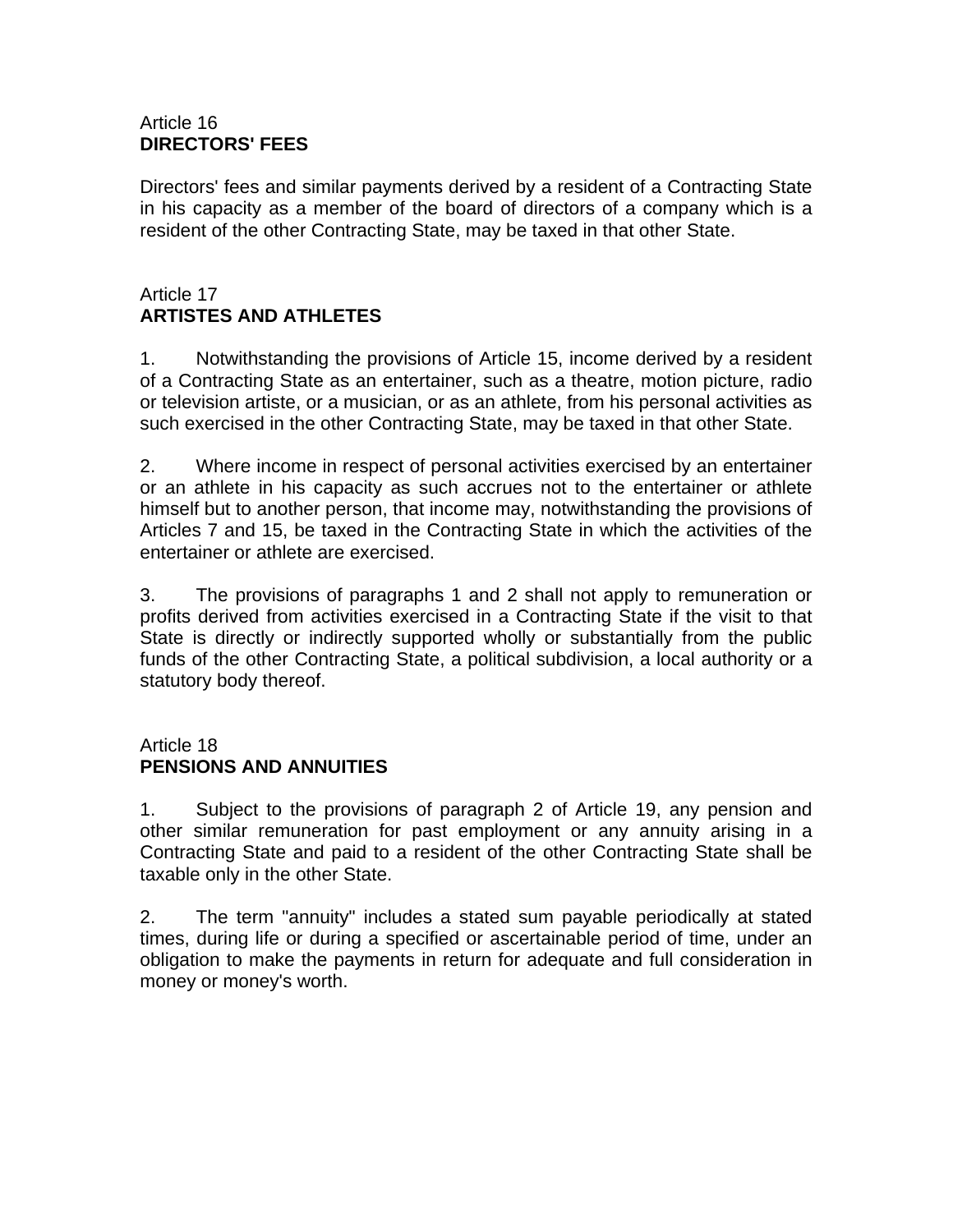#### Article 19 **GOVERNMENT SERVICE**

- 1. (a) Remuneration, other than a pension, paid by a Contracting State or a political subdivision or a local authority or a statutory body thereof to any individual in respect of services rendered to that State or political subdivision or a local authority or statutory body thereof shall be taxable only in that State.
	- (b) However, such remuneration shall be taxable only in the other Contracting State if the services are rendered in that other State and the recipient is a resident of that other State who:
		- (i) is a national of that other State; or
		- (ii) did not become a resident of that other State solely for the purpose of performing the services.

2. Any pension paid by, or out of funds created by, a Contracting State, a political subdivision or a local authority or a statutory body thereof to any individual in respect of services rendered to that State, political subdivision, local authority or statutory body thereof shall be taxable in that State.

3. The provisions of Articles 15, 16, and 18 shall apply to remuneration or pensions in respect of services rendered in connection with any trade or business carried on by a Contracting State, a political subdivision or a local authority or a statutory body thereof.

# Article 20

# **STUDENTS AND TRAINEES**

1. An individual who is a resident of a Contracting State immediately before making a visit to the other Contracting State and is temporarily present in the other State solely:

- (a) as a student at a recognised university, college, school or other similar recognised educational institution in that other State;
- (b) as a business or technical apprentice; or
- (c) as a recipient of a grant, allowance or award for the primary purpose of study, research or training from the Government of either State or from a scientific, educational, religious or charitable organisation or under a technical assistance programme entered into by the Government of either State,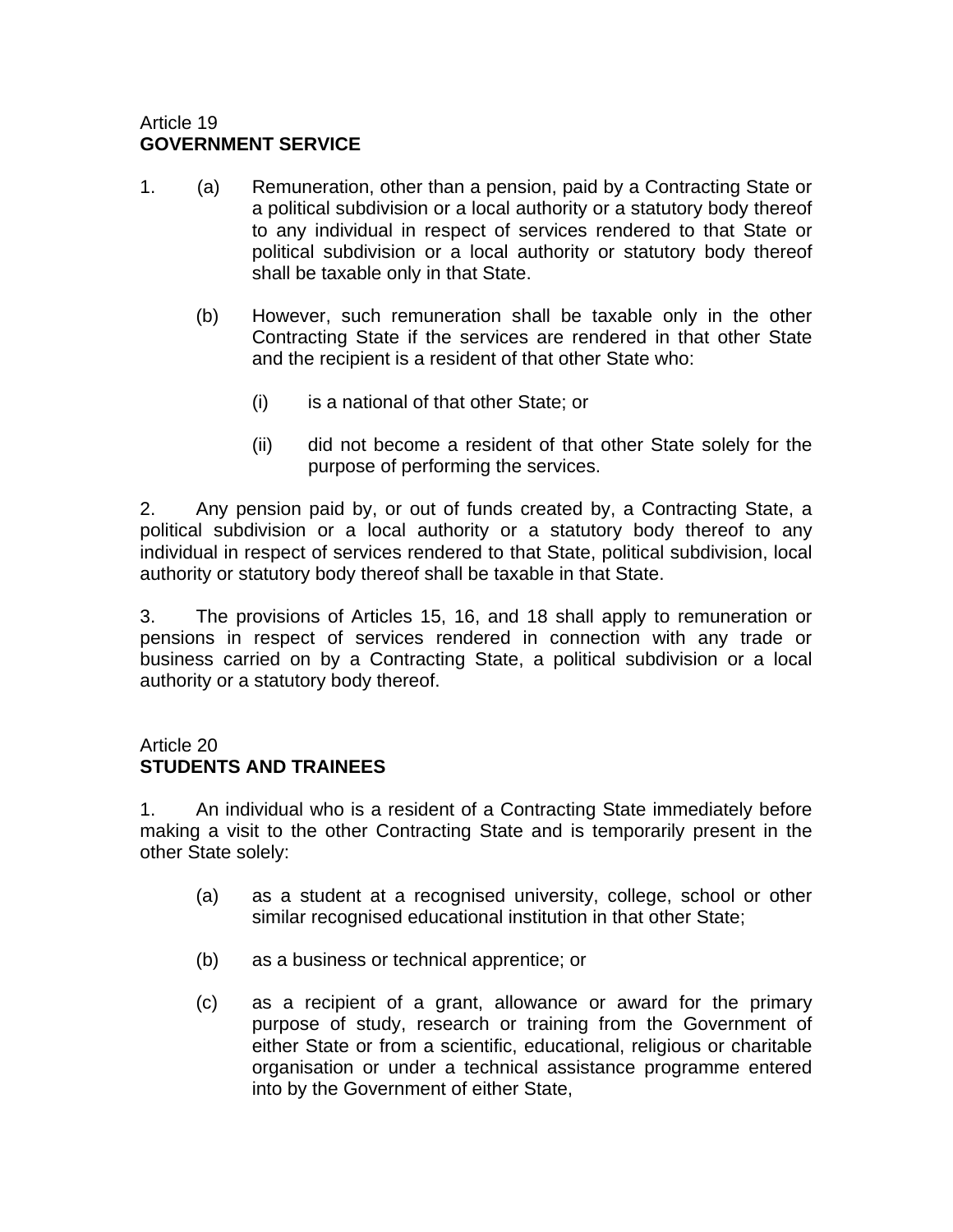shall be exempt from tax in that other State on:

- (i) all remittances from abroad for the purposes of his maintenance, education, study, research or training;
- (ii) the amount of such grant, allowance or award; and
- (iii) any remuneration received in respect of services in that other State provided the services are performed in connection with his study, research or training or are necessary for the purposes of his maintenance.

### Article 21 **TEACHERS AND RESEARCHERS**

1. An individual who is a resident of a Contracting State immediately before making a visit to the other Contracting State, and who, at the invitation of any university, college or other similar educational institution, visits that other State for a period not exceeding two years solely for the purpose of teaching or research or both at such educational institution shall be exempt from tax in that other State on any remuneration for such teaching or research which is subject to tax in the first-mentioned Contracting State.

2. This Article shall not apply to income from research if such research is undertaken primarily for the private benefit of a specific person or persons.

#### Article 22

# **INCOME NOT EXPRESSLY MENTIONED**

Items of income of a resident of a Contracting State which are not expressly mentioned in the foregoing Articles of this Agreement shall be taxable only in that Contracting State except that if such income is derived from sources in the other Contracting State, it may also be taxed in that other State.

### Article 23 **ELIMINATION OF DOUBLE TAXATION**

1. Subject to the laws of Malaysia regarding the allowance as a credit against Malaysian tax of tax payable in any country other than Malaysia, the Sudanese tax payable under the laws of the Sudan and in accordance with this Agreement by a resident of Malaysia in respect of income derived from the Sudan shall be allowed as a credit against Malaysian tax payable in respect of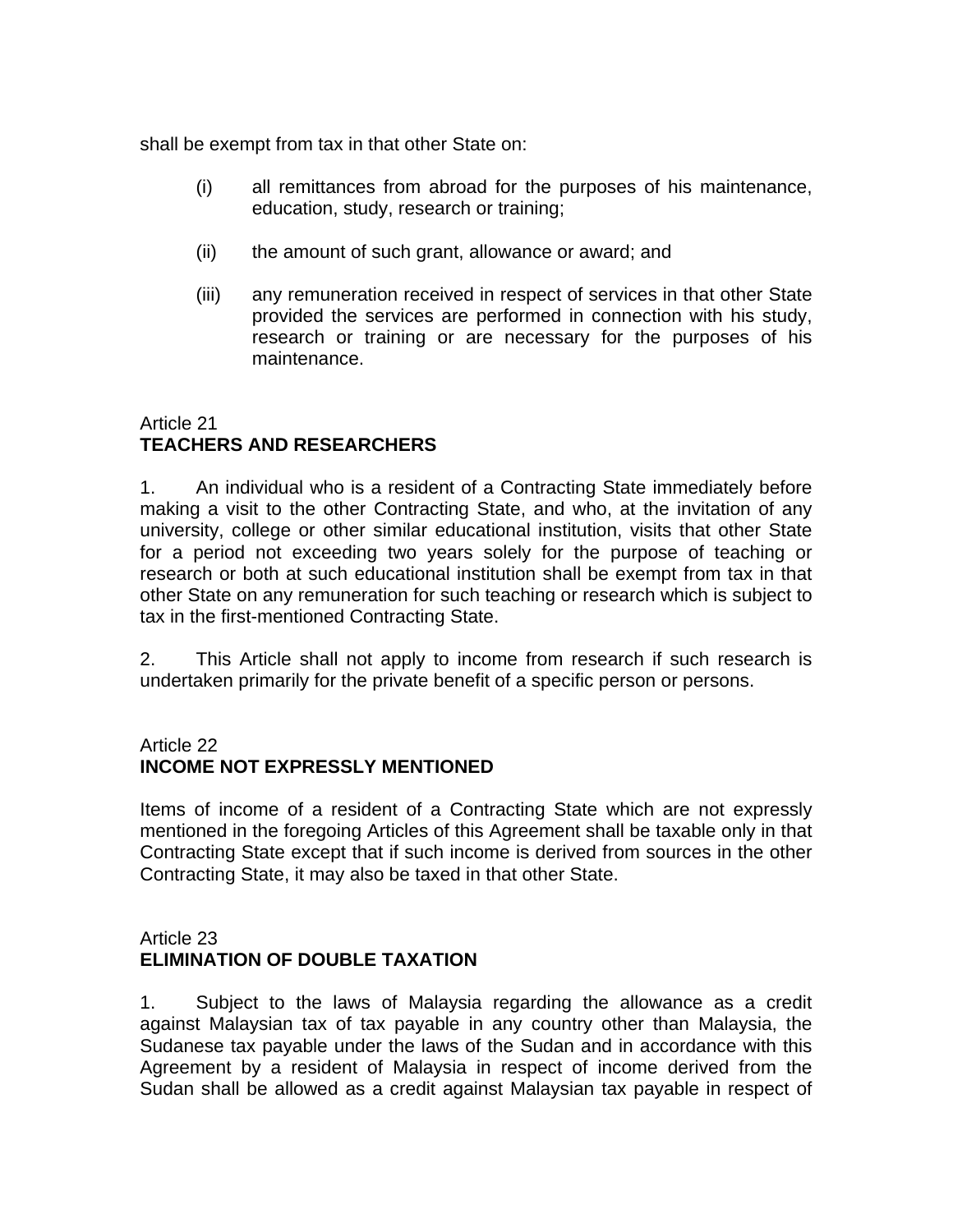that income. Where such income is a dividend paid by a company which is a resident of the Sudan to a company which is a resident of Malaysia and which owns not less than 15 per cent of the voting shares of the company paying the dividend, the credit shall take into account the Sudanese tax payable by that company in respect of its income out of which the dividend is paid. The credit shall not, however, exceed that part of the Malaysian tax, as computed before the credit is given, which is appropriate to such item of income.

 2. For the purposes of paragraph 1, the term "the Sudanese tax payable" shall be deemed to include taxes which have been relieved or reduced in the Sudan by virtue of special incentive laws for the promotion of the economic development of the Sudan or any other provisions which may subsequently be introduced in the Sudan in modification of, or in addition to, those laws or by virtue of the provisions of this Agreement shall be deemed to have been paid and shall wherever applicable be allowed as a credit in Malaysia in an amount equal to the tax which would have been paid if no such relief or reduction had been made.

3. Subject to the laws of the Sudan regarding the allowance as a credit against the Sudanese tax of tax payable in any country other than the Sudan, the Malaysian tax payable under the laws of Malaysia and in accordance with this Agreement by a resident of the Sudan in respect of income derived from Malaysia shall be allowed as a credit against the Sudanese tax payable in respect of that income. Where such income is a dividend paid by a company which is a resident of Malaysia to a company which is a resident of the Sudan and which owns not less than 15 per cent of the voting shares of the company paying the dividend, the credit shall take into account the Malaysian tax payable by that company in respect of its income out of which the dividend is paid. The credit shall not, however, exceed that part of the Sudanese tax, as computed before the credit is given, which is appropriate to such item of income.

4. For the purposes of paragraph 3, the term "the Malaysian tax payable" shall be deemed to include:

(a) taxes which have been relieved or reduced in Malaysia by virtue of special incentive laws for the promotion of the economic development of Malaysia or any other provisions which may subsequently be introduced in Malaysia in modification of, or in addition to, those laws or by virtue of the provisions of this Agreement shall be deemed to have been paid and shall wherever applicable be allowed as a credit in the Sudan in an amount equal to the tax which would have been paid if no such relief or reduction had been made; and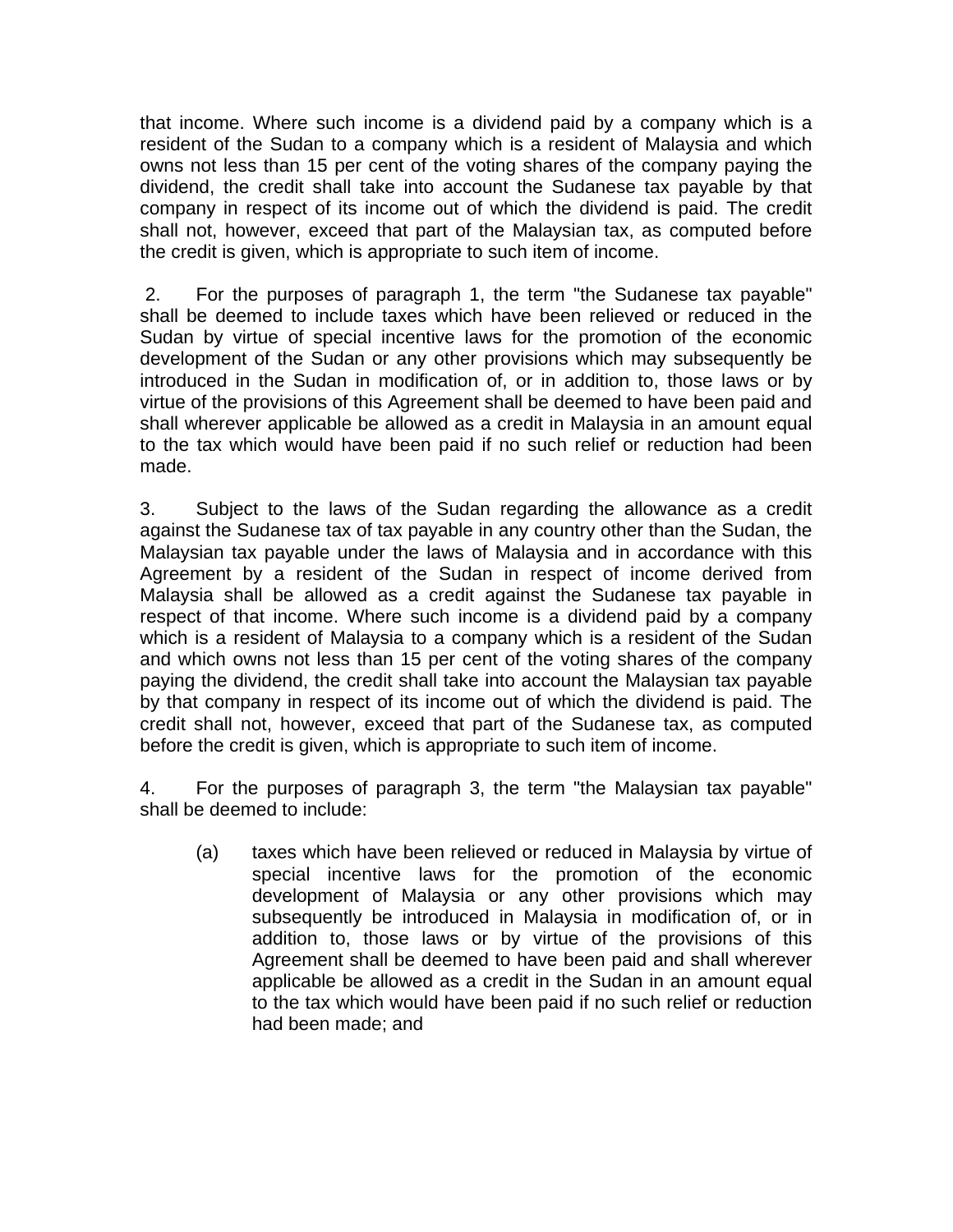(b) interest to which paragraph 3 of Article 11 applies had that interest not been exempted from Malaysian tax in accordance with that paragraph.

5. For the purposes of paragraph 3, where royalties derived by a resident of the Sudan are, as film rentals, subject to cinematograph film-hire duty in Malaysia, that duty shall be deemed to be Malaysian tax.

### Article 24 **NON-DISCRIMINATION**

1. The nationals of a Contracting State shall not be subjected in the other Contracting State to any taxation or any requirement connected therewith which is other or more burdensome than the taxation and connected requirements to which nationals of that other State in the same circumstances are or may be subjected.

2. The taxation on a permanent establishment which an enterprise of a Contracting State has in the other Contracting State shall not be less favourably levied in that other State than the taxation levied on enterprises of that other State carrying on the same activities.

3. Enterprises of a Contracting State, the capital of which is wholly or partly owned or controlled, directly or indirectly, by one or more residents of the other Contracting State, shall not be subjected in the first-mentioned State to any taxation or any requirement connected therewith which is other or more burdensome than the taxation and connected requirements to which other similar enterprises of that first-mentioned State are or may be subjected.

- 4. Nothing in this Article shall be construed as obliging:
	- (a) a Contracting State to grant to individuals who are resident of the other Contracting State any personal allowances, reliefs and reductions for tax purposes on account of civil status or family responsibilities which it grants to its own residents;
	- (b) Malaysia to grant to nationals of Malaysia not resident in Malaysia, those personal allowances, reliefs and reductions for tax purposes which are by law available on the date of signature of this Agreement only to nationals of Malaysia who are not resident in Malaysia.

5. Nothing in this Article shall be construed so as to prevent either Contracting State from limiting to its nationals the enjoyment of tax incentives designed to promote economic development in that State.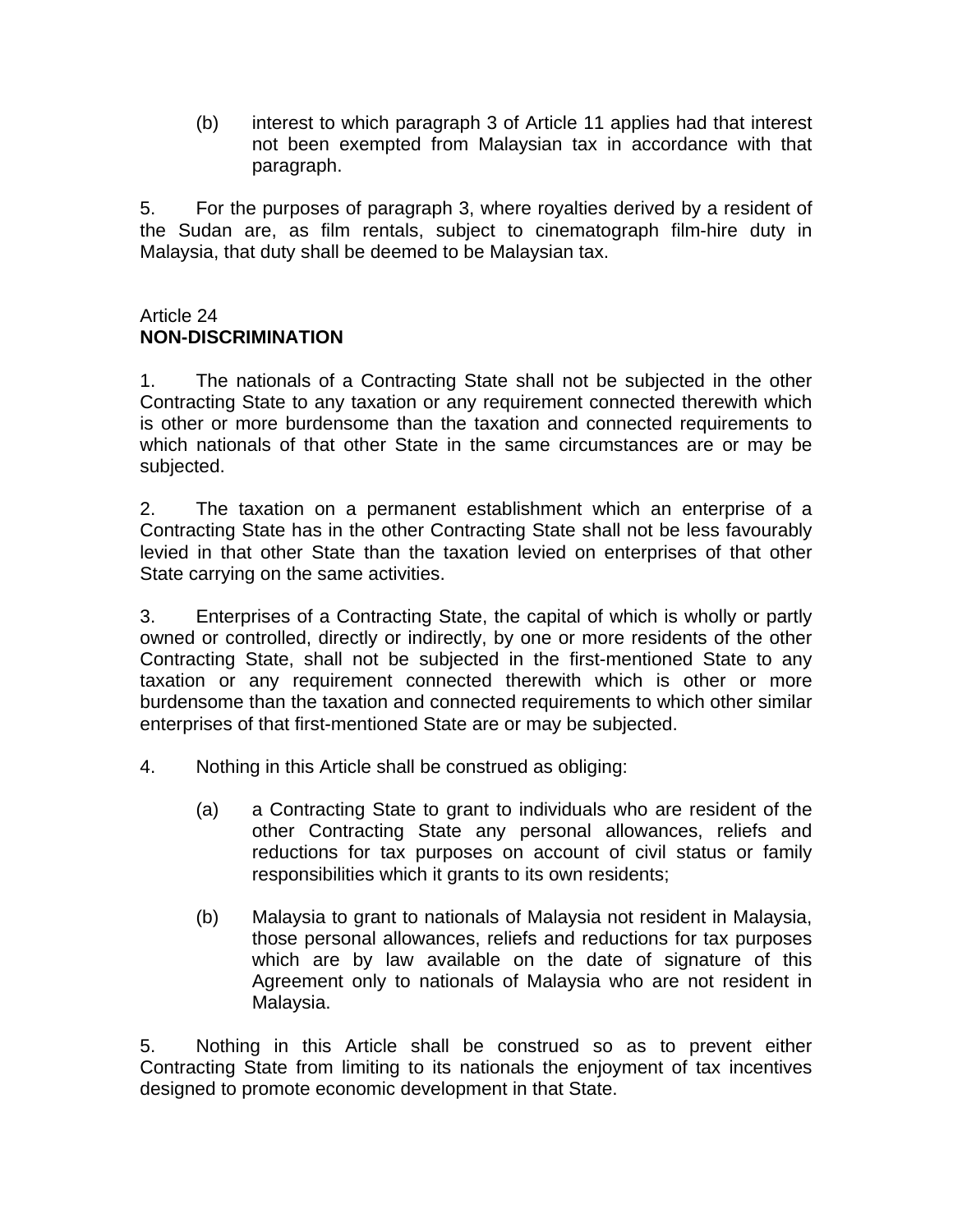6. In this Article, the term "taxation" means taxes to which this Agreement applies.

### Article 25 **MUTUAL AGREEMENT PROCEDURE**

1. Where a resident of a Contracting State considers that the actions of one or both of the Contracting States result or will result for him in taxation not in accordance with this Agreement, he may, notwithstanding the remedies provided by the taxation laws of those States, present his case to the competent authority of the State of which he is a resident or, if his case comes under paragraph 1 of Article 24, to that of the State of which he is a national. The case must be presented within three years from the first notification of the action resulting in taxation not in accordance with the provisions of the Agreement.

2. The competent authority shall endeavour, if the objection appears to it to be justified and if it is not itself able to arrive at an appropriate solution, to resolve the case by mutual agreement with the competent authority of the other Contracting State, with a view to the avoidance of taxation which is not in accordance with the Agreement.

3. The competent authorities of the Contracting States shall endeavour to resolve by mutual agreement any difficulties or doubts arising as to the interpretation or application of the Agreement. They may also consult together for the elimination of double taxation in cases not provided for in the Agreement.

4. The competent authorities of the Contracting States may communicate with each other directly for the purposes of reaching an agreement in the preceding paragraphs.

### Article 26 **EXCHANGE OF INFORMATION**

1. The competent authorities of the Contracting States shall exchange such information as is necessary for the carrying out of the provisions of this Agreement or for the prevention or detection of evasion or avoidance of taxes covered by this Agreement. Any information so exchanged shall be treated as secret and shall be disclosed only to persons or authorities (including a court or reviewing authority) concerned with the assessment, collection, enforcement or prosecution in respect of, or the determination of appeals in relation to, the taxes which are the subject of the Agreement.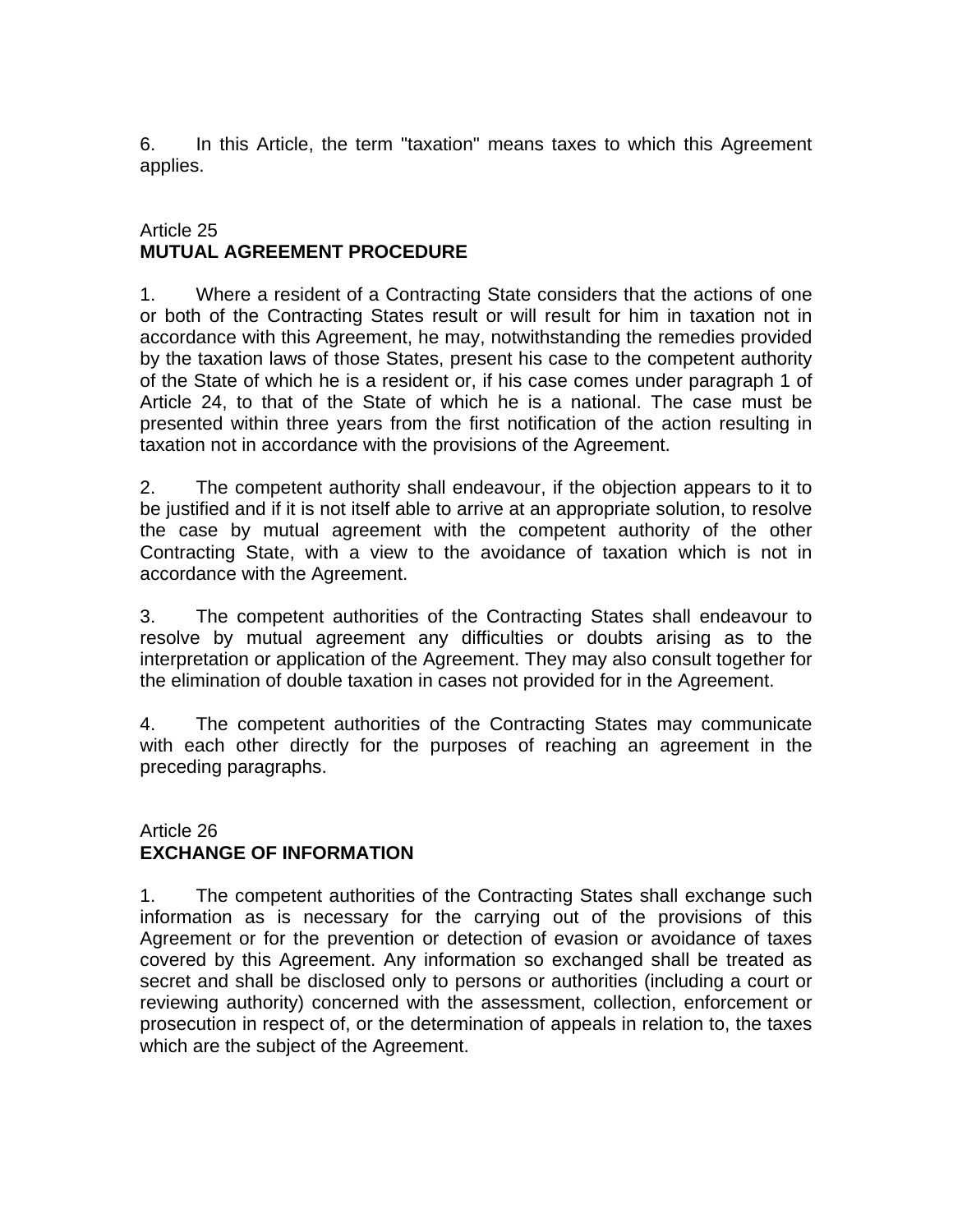2. In no case shall the provisions of paragraph 1 be construed so as to impose on a Contracting State the obligation:

- (a) to carry out administrative measures at variance with the laws or administrative practice of that or of the other Contracting State;
- (b) to supply particulars which are not obtainable under the laws or in the normal course of the administration of that or of the other Contracting State;
- (c) to supply information which would disclose any trade, business, industrial, commercial or professional secret or trade process, or information the disclosure of which would be contrary to public policy.

### Article 27 **DIPLOMATIC AND CONSULAR OFFICERS**

Nothing in this Agreement shall affect the fiscal privileges of diplomatic or consular officers under the general rules of international law or under the provisions of special agreements.

### Article 28 **ENTRY INTO FORCE**

1. This Governments of the Contracting States shall notify to each other that the domestic laws requirements for the entry into force of this Agreement have been complied with.

2. This Agreement shall enter into force thirty days after the date of the notifications referred to in paragraph 1 of this Article and its provisions shall have effect:

- (a) in respect of tax withheld or deducted at source on income paid to non-residents, on or after the 1st day of January in the calendar year in which the Agreement enters into force;
- (b) in all other cases, in respect of tax for the year of assessment beginning on the 1st day of January in the calendar year immediately following that in which the Agreement enters into force.